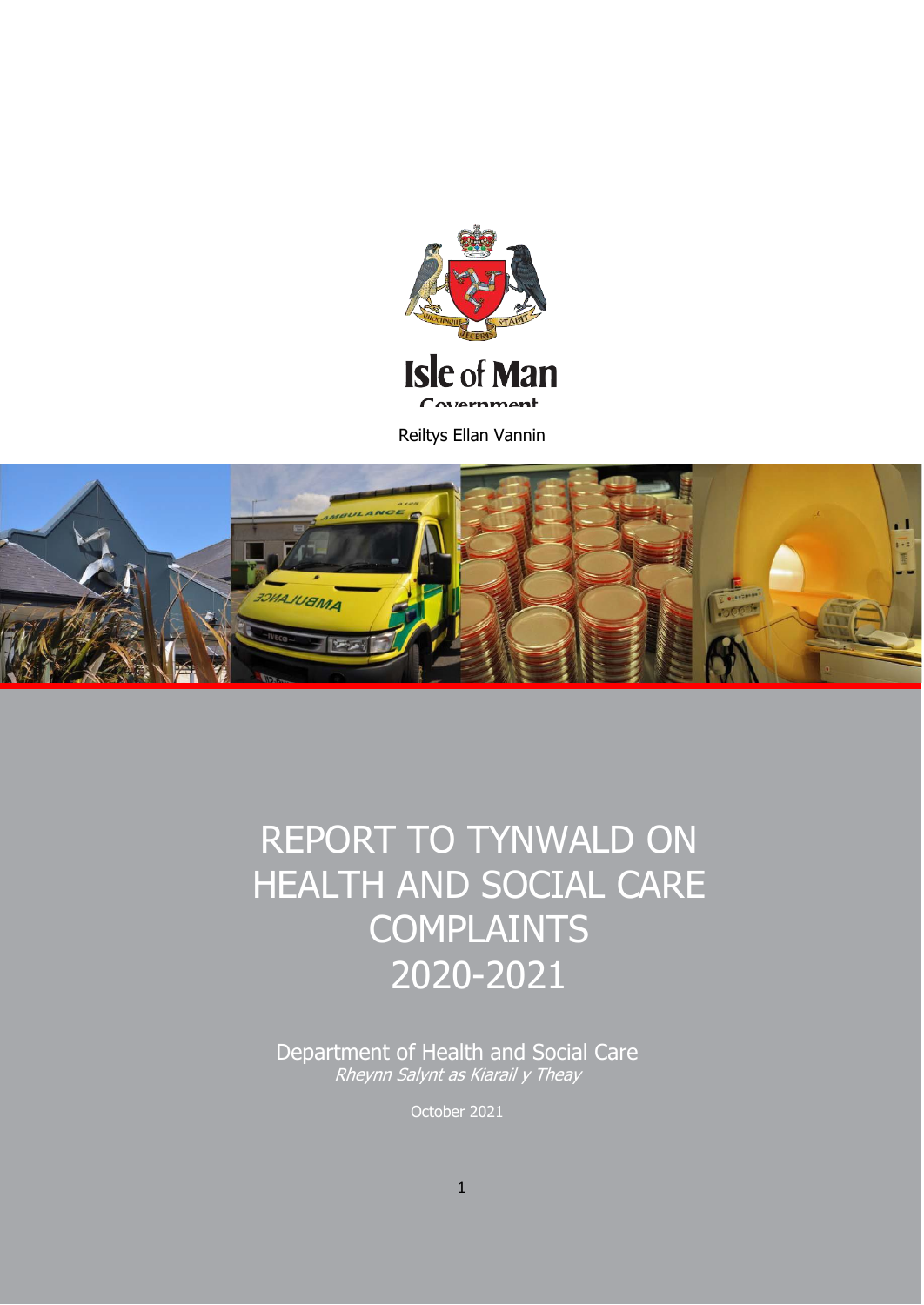# **Contents**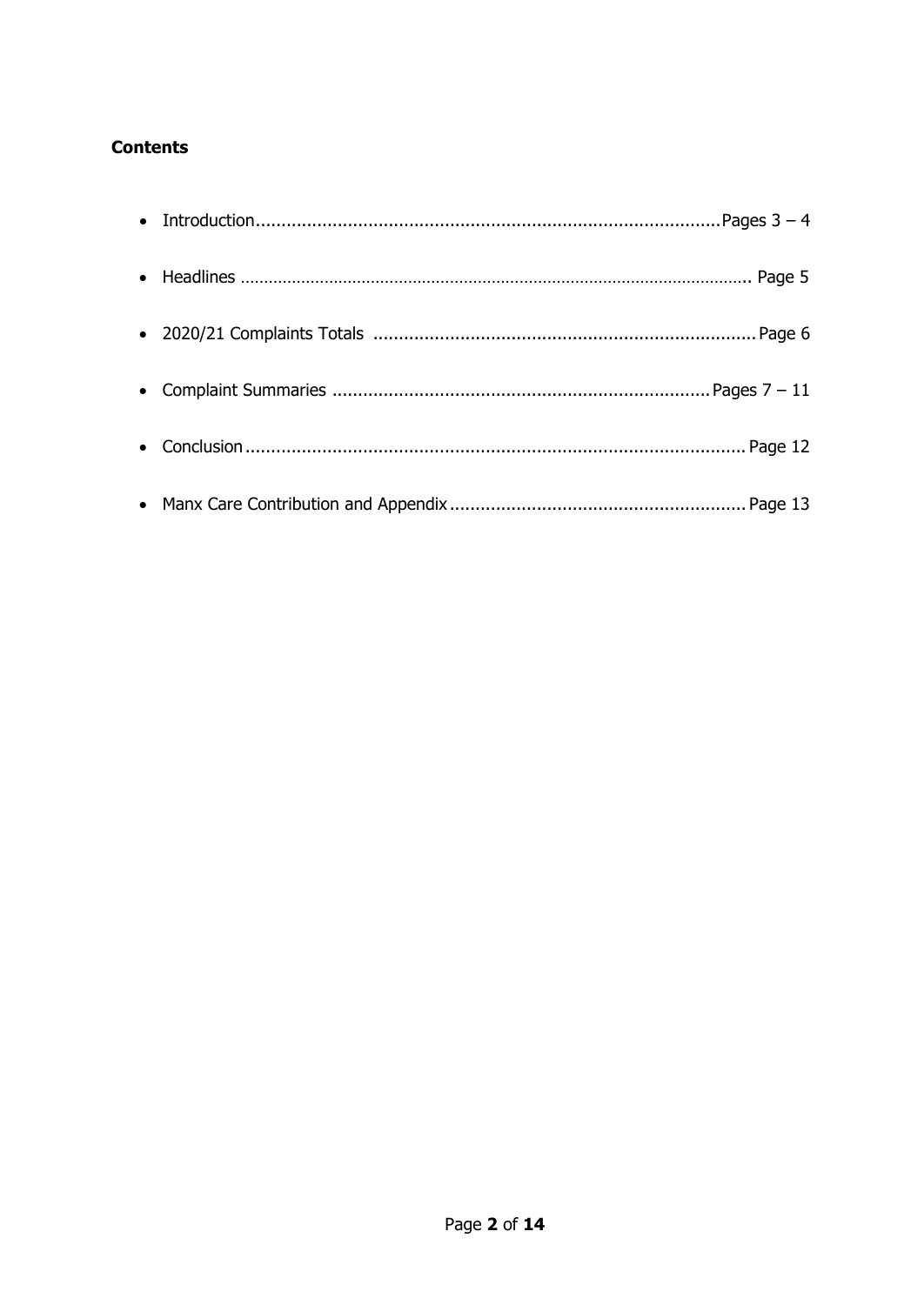#### **Introduction**

This report covers the period from **April 2020 to March 2021.**

From the  $1<sup>st</sup>$  April 2021, health and social care services historically provided by the Department of Health and Social Care (DHSC) became the responsibility of Manx Care. Arrangements for the handling of complaints have therefore been amended to reflect the distinct roles of DHSC and Manx Care. The National Health Services (Complaints Amendment) Regulations 2021 underpin this new approach and frame the respective duties and responsibilities of DHSC, Manx Care and the Independent Review Body (IRB).

Manx Care provides a wide range of services to the people of the Island and, for the most part, their experience is a positive one. However, things can go wrong, and when this happens complaints are positively welcomed. Service user views about the quality of Manx Care services can help improve the way they are delivered in the future, and ensure that lessons are learned. Manx Care are responsible for the early local resolution of complaints and this includes formal investigation where necessary.

Under the Manx Care Act 2021, the DHSC no longer directly provides health and social care services. It is now exclusively responsible for the strategic development of the Island's health and social care system. Complaints about the Department's statutory functions (including matters of planning, finance, assurance and regulation) will be responded to under its own complaints procedure. The DHSC also has a discreet role for the review of Manx Care's complaint handling under the new health and social care procedure. The Department is committed to reviewing and improving the complaints process following a Tynwald motion in April 2021.

#### **Manx Care's Complaints Process**

A service user who wishes to complain about any aspect of health and care services should, in the first instance, talk to the person who is most directly involved in their care. If they are being treated in hospital this may be the consultant in charge of their care or the nurse in charge of the ward. In the community it may be a GP, community nurse, social worker or a practice manager.

At that stage, as long as both parties are content, the matter can be dealt with through dialogue and does not need to be recorded in writing. However, the service user should always be made aware that they can ask for their complaint to be referred for formal local resolution through Manx Care's internal complaints processes, or, if the matter is still not resolved, for external resolution.

# **Local Resolution**

The Manx Care Advice and Liaison Service (MCALS) is a confidential service operated by Manx Care that is dedicated to driving positive change across the Island's health and social care system by listening to service user feedback and acting on it. The service aims to improve patient and service user experiences by helping them to sort problems out quickly, providing advice and pointing them in the right direction to get the help they need. MCALS can't help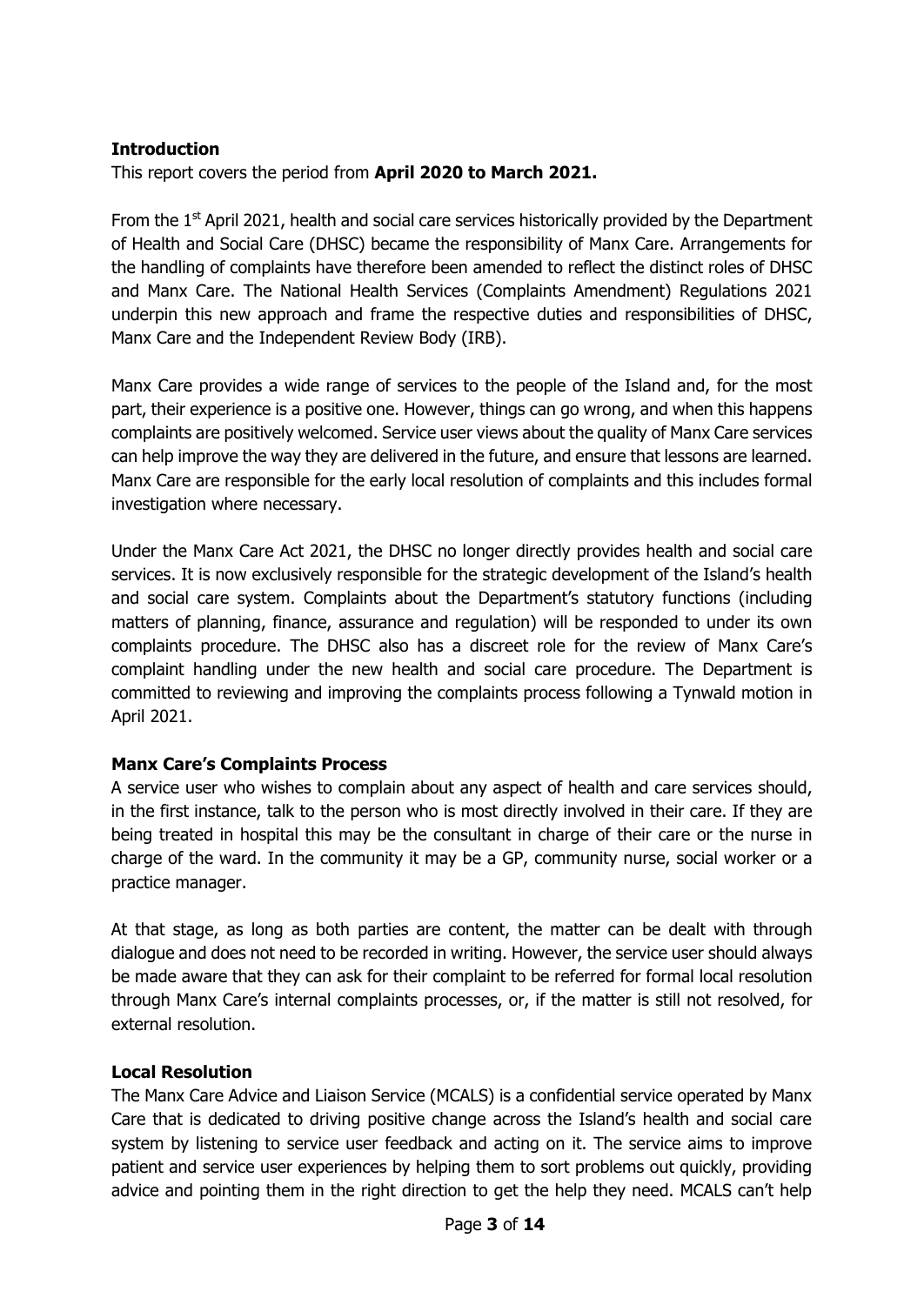with the provision of medical advice or diagnosis, counselling, advocacy or formal complaint resolution. Once a service user has requested formal local resolution the complaint will be recorded. At this stage, both the DHSC and service providers are required to record how the complaints are managed. Most complaints are resolved at local resolution, but service users should be made aware that they can request a review of their complaint, and in the case of a complaint about Manx Care, refer their complaint to the IRB.

Both Manx Care and DHSC encourage the early informal resolution of complaints about their respective functions, duties and responsibilities. Where appropriate or necessary, a formal investigation into the issues raised by the complainant can be conducted.

# **Formal Investigation**

Where it has not been possible to resolve a complaint through early informal resolution, the service user or patient can request a formal investigation. Investigations are also undertaken when the issues raised are more complex and require a more detailed level of inquiry into the available evidence.

Complaints about the functions, duties and responsibilities of Manx Care including matters of service delivery and organisational policy should be directed to the relevant Care, Quality and Safety Team.

Complaints about the functions, duties and responsibilities of DHSC including matters of service delivery and policy should be directed to the Chief Executive's office.

#### **DHSC Review**

If the service user is not satisfied after local resolution, they can request a review by a senior DHSC manager unconnected with the case. Service users should be made aware that in the event they remain dissatisfied following a review, they can refer their complaint about the DHSC to the Tynwald Commissioner for Administration.

# **Independent Review Body**

Where patients or service users are unhappy with the final decision of Manx Care concerning the substance of their complaint (i.e. care, treatment or an organisational policy decision) a consideration of the matter by the Independent Review Body (IRB) can be requested. Patients or service users must apply within 28 days of receiving the written report into their formal complaint.

Once the IRB has gathered all of the necessary information and considered the matter fully, it will prepare a report which the patient or service user should receive as soon as reasonably practicable, informing them of the IRB's findings, conclusions and recommendations.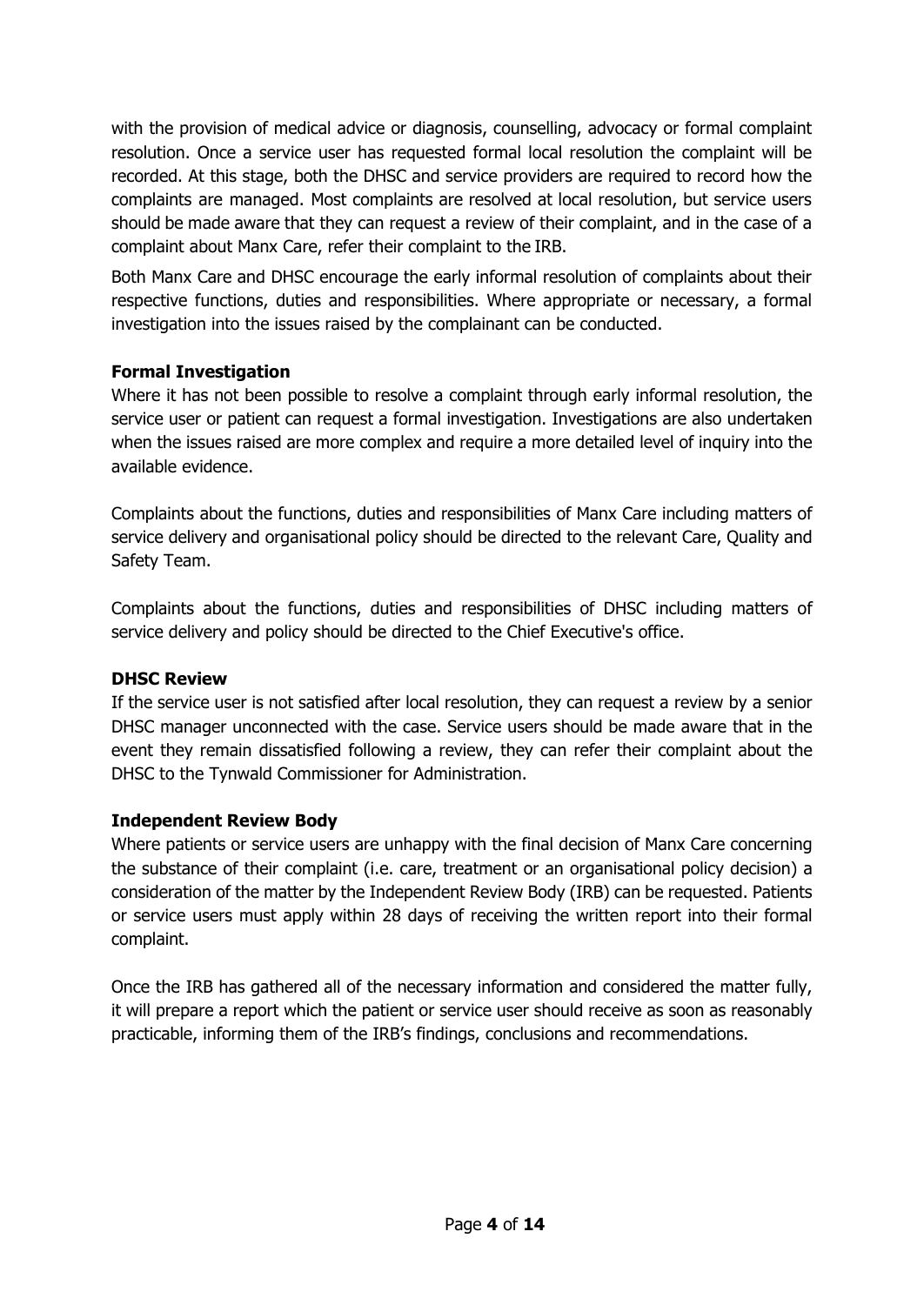### **Complaints Received**

The following summaries show the volumes of complaints received across Services during 2020-2021, and a summary, where available, of some of the lessons learned and changes made as a result of complaints.

Please note that some complaints involve more than one service area; therefore, they could be recorded as having been received more than once in these statistics. Also, in some cases the handling of the complaint will be centralised, meaning that only one outcome may be recorded in the area where the complaint was handled.

#### **Headlines**

- Total volume of complaints received in 2020/21 (380) was 15% down on the 2019/20 figure, and the lowest yearly volume witnessed in the last 4 years. However, this figure must be seen in the context of the significant impact upon access to health and care services caused by the Covid 19 Pandemic, and the unilateral decision of many patients and service users not to engage with the those services at a time of unprecedented crisis.
- The only area that saw an increase in complaints received from 2019/20 to 2020/21 was General Practitioners (56% increase). One third of these complaints were related to treatment by clinical staff.
- Across all areas covered in this report, the overwhelming majority of complaints were resolved via an apology and/or explanation of procedures, service or treatment.
- Of the 380 complaints resolved in 2020/21, only 7 were escalated to the Independent Review Body.
- 59% of the total complaints received were related to the Hospital Directorate. 23% of these complaints related to delays with, or cancellation of, appointments. Delays in responding to these complaints occurred for a variety of reasons including the Covid pandemic and several changes in the management of, and signing off of, complaints.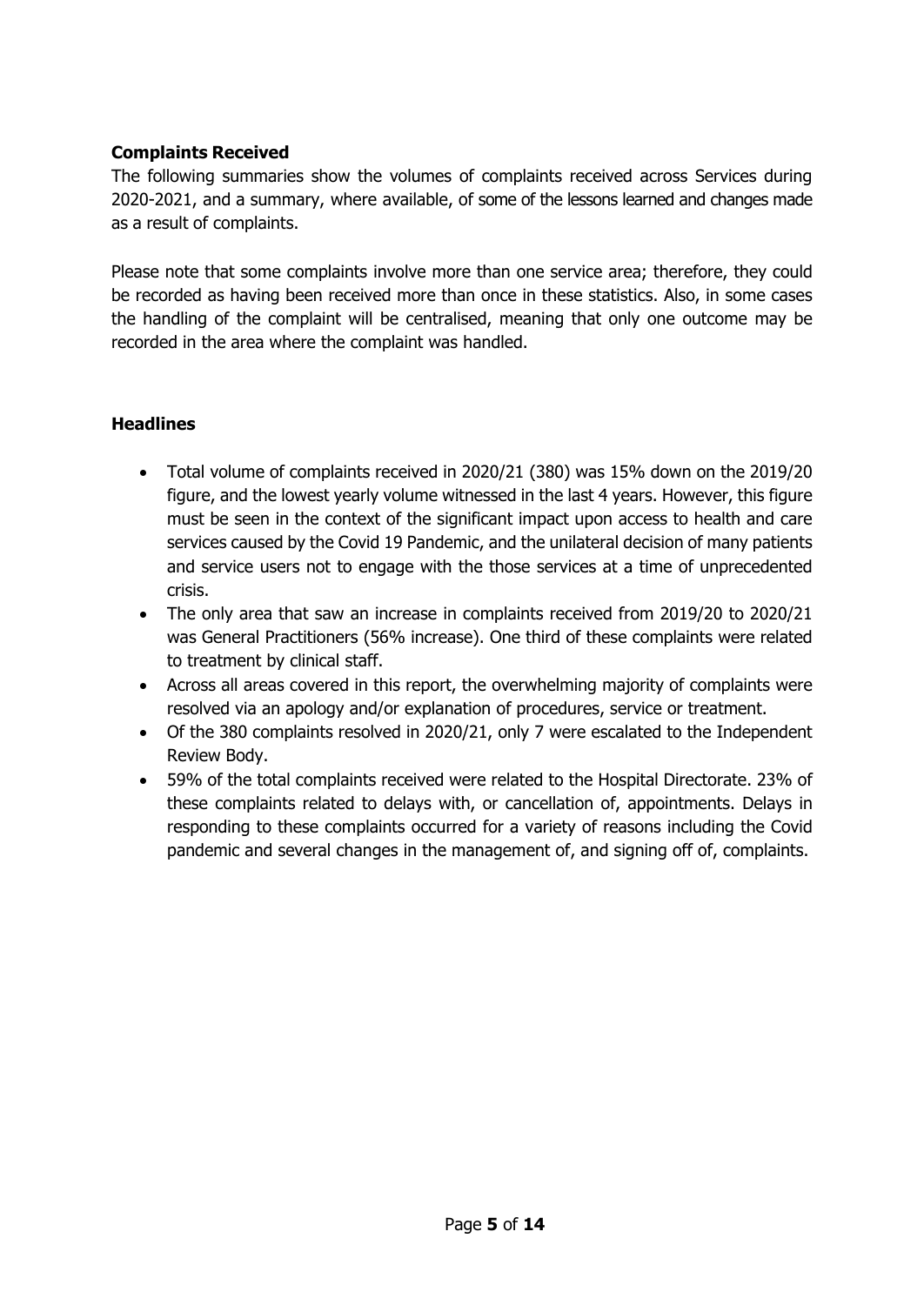#### **2020/21 Complaint Totals**

| <b>Complaints Received per Area</b>   |          | $2017/18$ 2018/19 | 2019/20                  | 2020/21  |
|---------------------------------------|----------|-------------------|--------------------------|----------|
| <b>Hospital Directorate</b>           | 196      | 226               | 227                      | 222      |
| Children and Families Social Care     | 29       | 68                | 67                       | 36       |
| <b>Mental Health</b>                  | 45       | 45                | 32                       | 28       |
| <b>General Practitioners</b>          | 30       | 28                | 27                       | 42       |
| <b>Contracted Dentists</b>            | 35       | 39                | 25                       | 10       |
| Pharmacies (Complaints)               | 9        | 22                | 38                       | 9        |
| Pharmacies (Datix Incidents)          |          |                   |                          | 18       |
| Community Health Services             | 27       | 10                | 17                       | 5        |
| Adult Social Care                     | 16       | 19                | 9                        | 8        |
| Manx Emergency Doctors Surgery (MEDS) | 6        | $\mathbf{1}$      | $\overline{\phantom{a}}$ | 1        |
| <b>Community Dental Service</b>       | $\Omega$ | $\overline{4}$    | $\Omega$                 | 1        |
| Opticians                             | $\Omega$ | 3                 | 1                        | $\Omega$ |
| <b>TOTAL</b>                          | 393      | 465               | 445                      | 380      |

# Complaints Received 2020/21

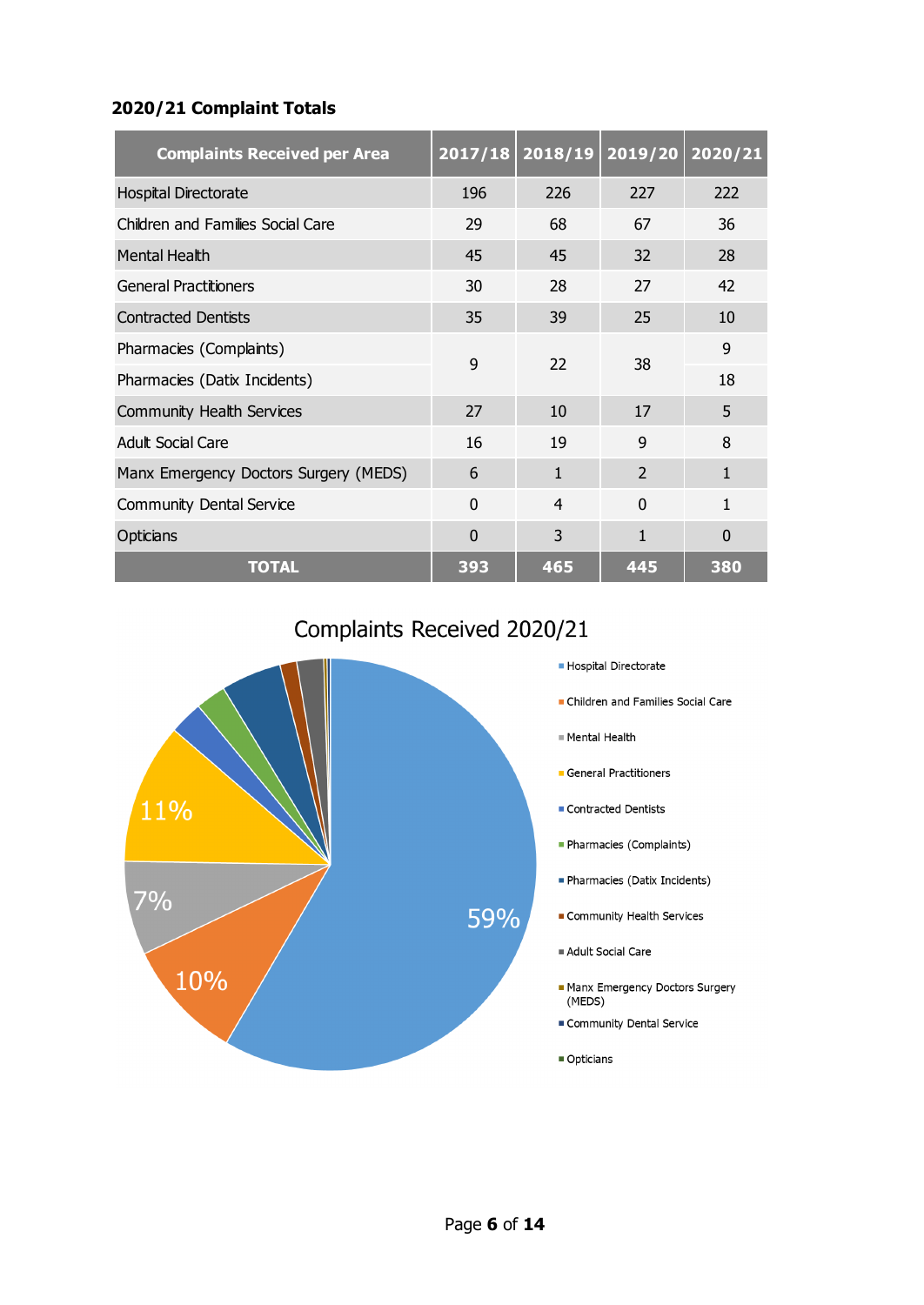# • **Hospital Directorate**:

- $\circ$  222 Complaints Received (down from 227 previous year)
- $\circ$  23% of Hospital Complaints related to Appointment Delays and Cancellations
- $\circ$  No information on how many acknowledged within 2 day target
- $\circ$  57% of complaints were resolved within 20 working days. Delays in responding to complaints were primarily due to Covid pandemic and management changes in the sign-off process
- o 3 complaints referred to IRB
- $\circ$  In the event that a formal complaint can't be responded to within 20 days, complainants are regularly updated on progress via a holding letter and telephone calls
	- **Lessons Learned:** 
		- The Care, Quality and Safety Committee Team have developed a database with a list of outstanding actions from the IRB recommendations. These are reviewed every month with the care groups involved to ensure that actions are completed promptly
		- Appointment cancellations have been addressed by scheduling additional clinics and procedures where possible
		- Many complaints have been resolved simply with apologies and explanations as they have resulted from unavoidable actions due to Covid protocols

# • **Children and Families Social Care**:

- $\circ$  36 Complaints received (down from 67 previous year)
- $\circ$  There is a different approach to complaints in this Service. There is a three stage complaints process:
	- **Stage 1 Local Resolution by Team or Group Manager**
	- **Stage 2 Senior Manager Resolution**
	- Stage 3 Further Investigation by an Independent Person appointed by the Executive Director or Chief Executive Officer at Departmental Level
- o Of the 36 Complaints received in the reporting period:
	- **81%** were resolved at Stage 1
	- 14% were resolved at Stage 2
	- 5% were resolved at Stage 3
- $\circ$  97% of the 36 complaints were acknowledged within the required policy of 3 working days
- $\circ$  69% of the 36 complaints were concluded within the agreed timescale
	- **Lessons Learned:** 
		- Information Recording The Service has undertaken training in this area and continue to improve recording standards. Staff development opportunities and audits will continue this work
		- Report Consolidation The Service is ensuring that the process for consolidating reports is understood by all staff and fully reflects the lived experience of children individually
		- Confidentiality in Reports Staff have been reminded to make sure reports are redacted appropriately before they are distributed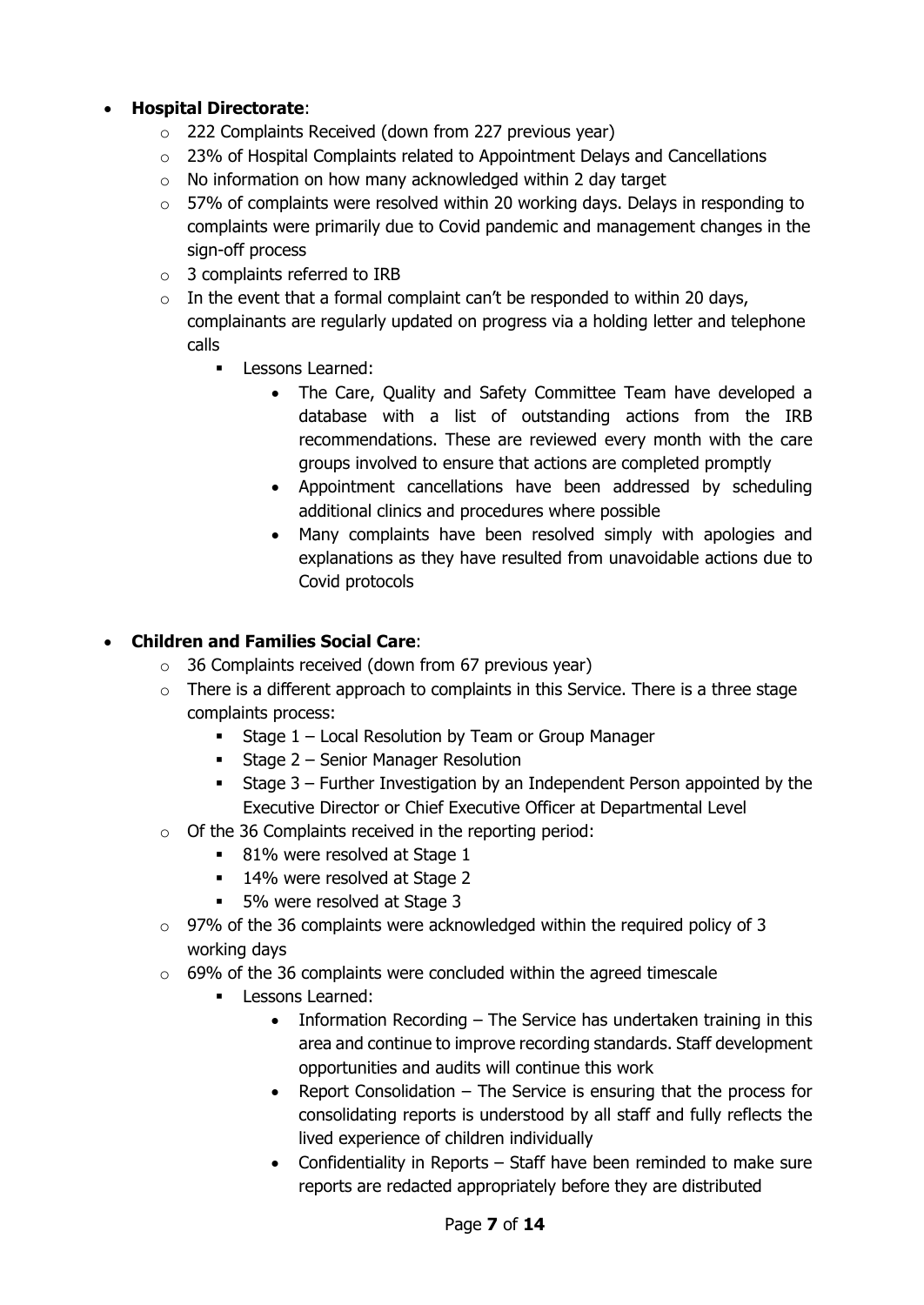- Communication The Service is raising staff awareness to the importance of ensuring that clients are fully aware of and understand the processes being followed and what their rights are
- Capturing Views The Service continues to develop working arrangements in respect of accurately capturing the views and wishes of parents, children and young people involved with the Social Work process

# • **Mental Health**:

- $\circ$  28 Complaints Received (down from 32 previous year)
- $\circ$  100% of all Complaints acknowledged within 2 day target
- $\circ$  38% were resolved within 20 working days. The majority of complaints that were not resolved within 20 working days were due to the availability of witnesses and/or the workload of the Complaint Handler
- o No complaints referred to IRB
- $\circ$  One complaint was re-opened during the reporting period as the complainant had initially been unwilling to engage with the Handler. A new Handler was assigned and the complaint was resolved satisfactorily.
	- **Lessons Learned:** 
		- All Mental Health Service complaints recorded on Datix for consistency and quality of risk management
		- The importance of clear communication has been highlighted across several complaints. This included the need to ensure expectations are effectively managed and that service eligibility criteria is clear
		- The absence of a care pathway for Huntingdon's Disease has been identified. There are ongoing discussions with the issue spanning several services
		- The protocol for contacting patients and family members by e-mail has been reinforced at the Mental Health Service Care, Quality and Safety Committee
		- The Clinical Management Forum is to recommence, and new terms or reference have been approved
		- Psychology waiting list "opt in" letters have been withdrawn due to risk, and replaced with a more robust referral/screening procedure
		- A Care Programme Approach Working Group has been commissioned to examine opportunities for assertive outreach and improving support for carers
		- Complaint Handlers have been reminded of the need to ensure that any extension to the 20 day resolution target is discussed and agreed with the complainant and recorded in Datix

# • **General Practitioners**:

- $\circ$  42 Complaints Received (up from 27 previous year)
- $\circ$  No information on how many acknowledged within 2 day target
- $\circ$  No information on how many were resolved within 20 working days
- $\circ$  4 complaints referred to IRB 3 awaiting response, 1 was not upheld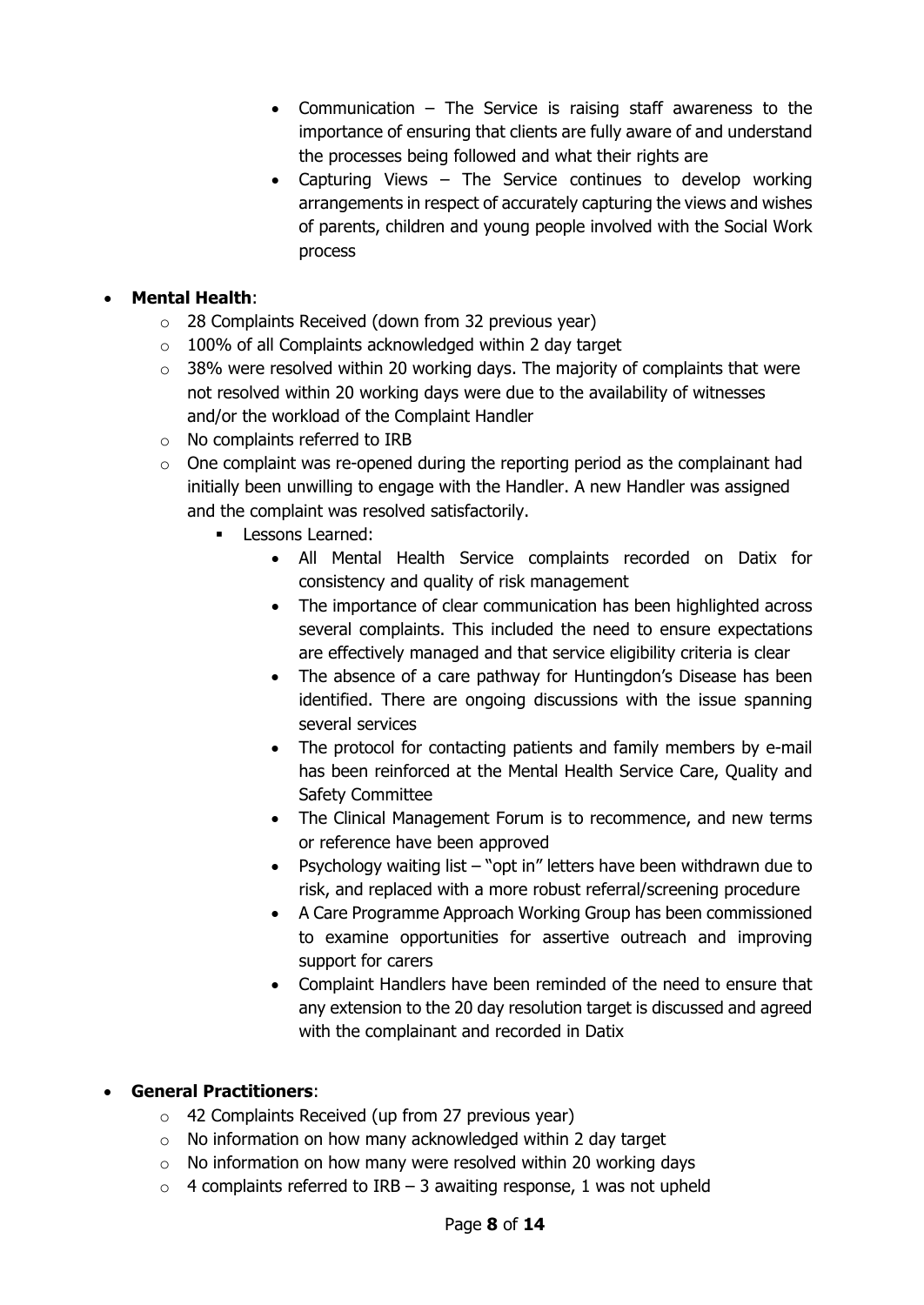- Lessons Learned:
	- Telephone appointment system implemented during the Covid pandemic was changed following patient feedback, to allow patients to book days in advance
	- Removed the "Normal no action" comment from blood results in acknowledgement at action is often taken following a normal result
	- Verbal explanation issued to patient's prescribed medicine such as Metformin which needs to be increased gradually
	- Regular learning sessions at to be carried out at quarterly Practice meetings
- IRB Referral Synopses
	- Patient was unhappy at being unable to be seen face to face by GP to investigate deteriorating health condition – IRB Report pending
	- Patient was misdiagnosed as pregnant when she actually had a large cystic mass – IRB Report pending
	- Patient was concerned about the clinical skills of a Phlebotomist. IRB did not uphold the complaint but recommended that complaints procedures should be modified to ensure that all complaints escalated to the formal complaint stage are formally investigated
	- Patient felt that initial diagnosis of Paroxysmal Nocturnal Dyspnoea (PND) delayed a diagnosis of lung cancer – IRB Report pending

# • **Contracted Dentists**:

- $\circ$  10 Complaints Received (down from 25 previous year)
- $\circ$  No information on how many acknowledged within 2 day target
- o No information on how many were resolved within 20 working days
- o No complaints referred to IRB
	- No information regarding Lessons Learned from complaints received/resolved

# • **Pharmacies**:

- $\circ$  9 Pharmacy Complaints Received and 18 Datix Incidents Logged (down from 38 previous year)
- o No information on how many acknowledged within 2 day target
- $\circ$  No information on how many were resolved within 20 working days
- $\circ$  No information on whether any Complaints were referred to IRB
	- **Lessons Learned:** 
		- Internal stock control completed and more frequent stock checks to be completed
		- GP/Hospital Consultant contacted to clarify the new medication/changes in medication post discharge from hospital
		- New procedures put in place to ensure possible data breaches do not occur
		- Pre-emptive measures taken by pharmacy to protect vulnerable patient from overdose risk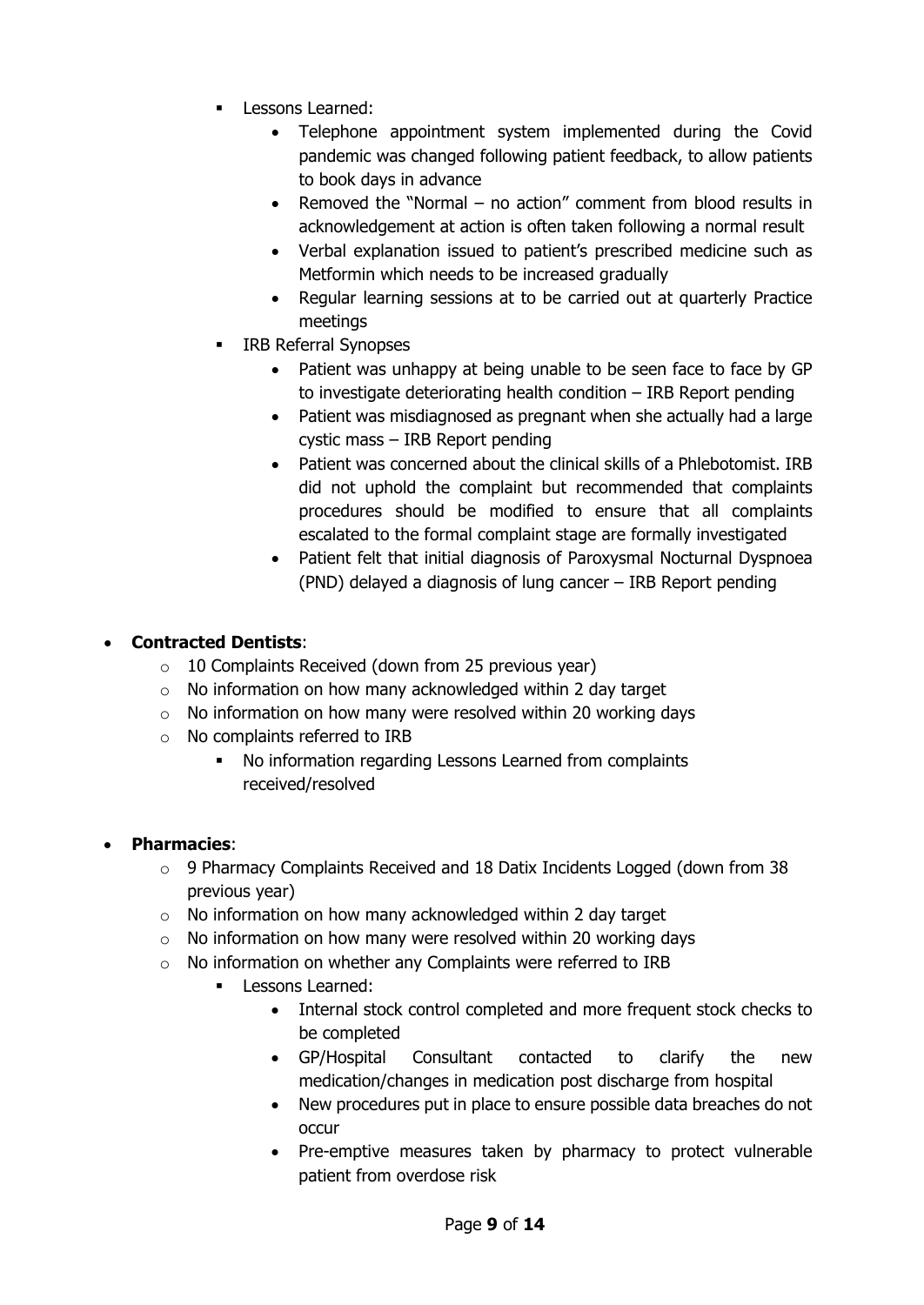### • **Community Health Services**:

- $\circ$  5 Complaints Received (down from 17 previous year)
- $\circ$  100% of all Complaints acknowledged within 2 day target
- $\circ$  80% were resolved within 20 working days
- $\circ$  No complaints referred to Independent Review Body (IRB)
	- **Lessons Learned:** 
		- More robust Discharge Standard Operating Procedure introduced
		- Changes made to assessment forms to allow the patient's consent status to be more prominently displayed
		- Changes were made to Egton Medical Information Systems (EMIS) Read Codes to better highlight if/when parental consent had not been obtained

#### • **Adult Social Care**:

- $\circ$  8 Complaints Received (down from 9 previous year)
- $\circ$  No information on how many acknowledged within 2 day target
- $\circ$  No information on how many were resolved within 20 working days
- o No complaints referred to IRB
	- Lessons Learned:
		- The main area of learning for Adult Social Care relates to the internal processes for recording and managing complaints. Moving forward, all staff with access to Datix and all complaints will be logged on this system
		- The adoption of standard complaint regulations across Manx Care will simplify the process for services and those who use them
		- Concerns over visitation were a recurring theme of complaints in this reporting period. Although most families understood the importance of restrictive measures in place due to Covid, over time these did take a toll
		- Another pandemic related issue was access to certain services and activities that, while not deemed essential in the context of a pandemic, are still important for people's wellbeing.

#### • **Manx Emergency Doctors Surgery (MEDS)**:

- $\circ$  1 Complaint Received (down from 2 previous year)
- $\circ$  No information on how many acknowledged within 2 day target
- $\circ$  No information on how many were resolved within 20 working days
- o No complaints referred to IRB
	- **Lessons Learned:** 
		- The complaint received has resulted in integrated work with Mental Health Services to provide improved Out of Hours care for patients known to Mental Health Services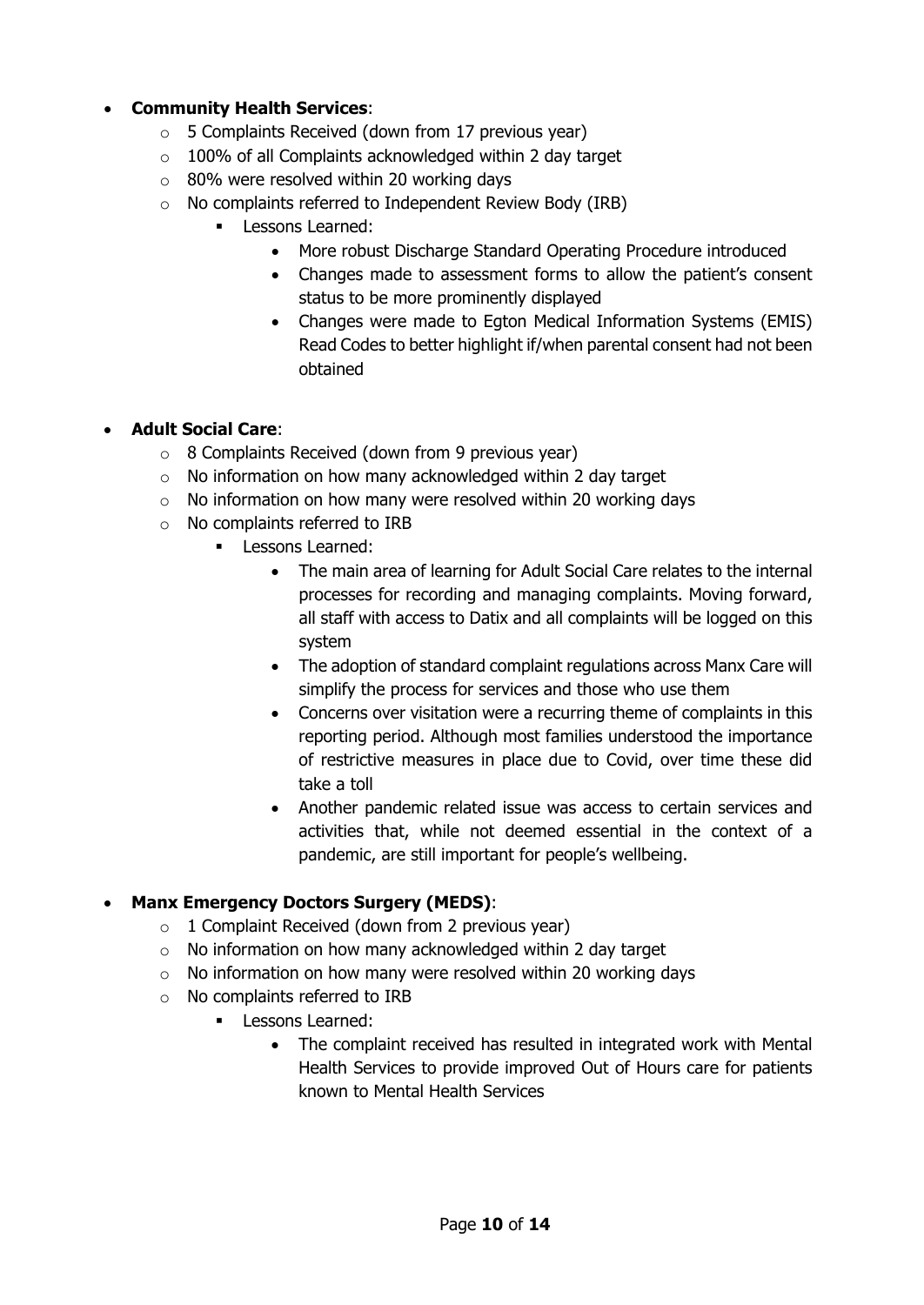#### • **Community Dental Services**:

- $\circ$  1 Complaint Received (up from 0 previous year)
- o No information on how many acknowledged within 2 day target
- o No information on how many were resolved within 20 working days
- o No complaints referred to IRB
	- The patient who made the complaint passed away before the investigation was finalised – no outcome explanation or lessons learned

#### • **Opticians**:

o No Complaints Received (down from 1 previous year)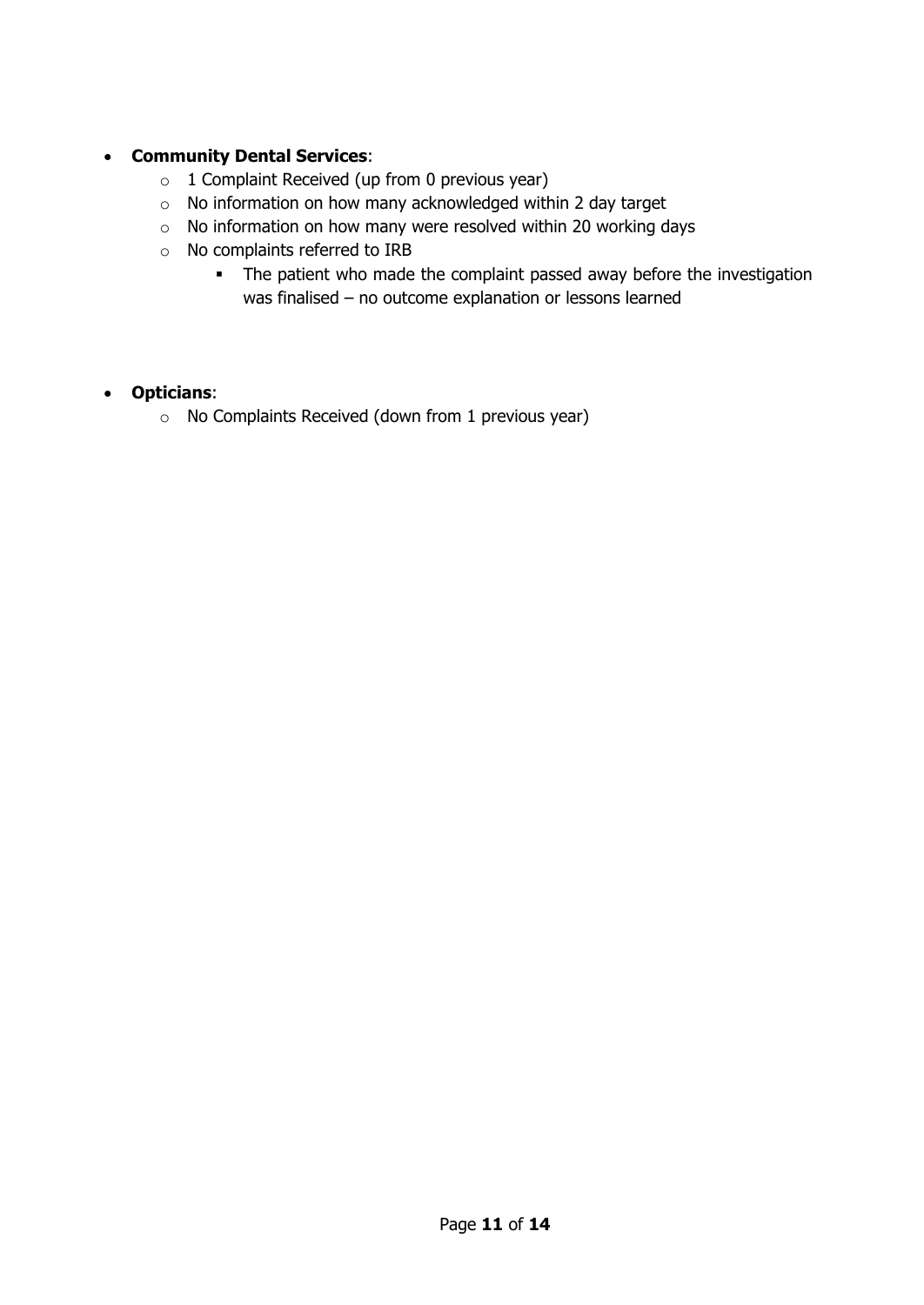# **Conclusion**

This report covers an exceptional period in the history of the Island's healthcare system. The impact of the Covid 19 Pandemic upon access to health and care services, and the confidence of patients and services users in engaging with the system, are reflected in reduced complaint volumes. That the public have not complained in large numbers about the interruption to the normal pattern of care and treatment is as much a testament to their generosity as it is to the resilience and dedication of those working in health and care.

Nonetheless, a lower than anticipated volume of Complaints is always a matter of concern. Manx Care and the Department are both renewing their engagement with all stakeholders to ensure that their experiences of health and care services on the Island are acted upon and lessons learnt. All feedback including complaints are an invaluable indicator of patient and service user experience. Manx Care will continue to put in place action plans to address areas for improvement and the DHSC will utilise thematic trends to drive forward strategic planning, policy and legislative reform, as well as the wider system assurance.

The Department also remains committed to the effective handling and resolution of complaints about its own service delivery, and our new Corporate Procedure will ensure a timely consideration of complaints with a right of escalation where still dissatisfied to the independent Tynwald Commissioner for Administration.

The Department are aware that, throughout this report, there are data gaps and inconsistencies in the way that complaints are recorded and reported across the different areas covered. These gaps have been scrutinised with the aim being to enable The Department to produce a more complete, coherent and consistent report in 2021/22.

Outside of the period of reporting which this paper covers, the DHSC has renewed its commitment to reviewing the complaints process by running a consultation for the modernisation of Complaints. The consultation aimed to identify solutions to improve the health and social care complaints process and outlined an updated approach for complaints handling.

This consultation is in two parts. Part 1 covered short term changes by regulation, while Part 2 covered long term changes through reform. It is expected that areas for further consideration will arise from the public consultation process but, at this early stage, some of the key objectives will be to:

- Set out new statutory duties and responsibilities for the organisations handling health or social care complaints on the Island – In progress.
- Require the Department to set out a corporate complaints policy Completed.
- Consider whether the Department should be required to set complaints handling quality standards for service providers – In Progress.
- Consider whether the Department should be able to require that all health and social care providers operating on the Island (including private providers) have a statutory complaints process – In Progress.
- Create a truly independent adjudicator or Ombudsman for the review of all health and social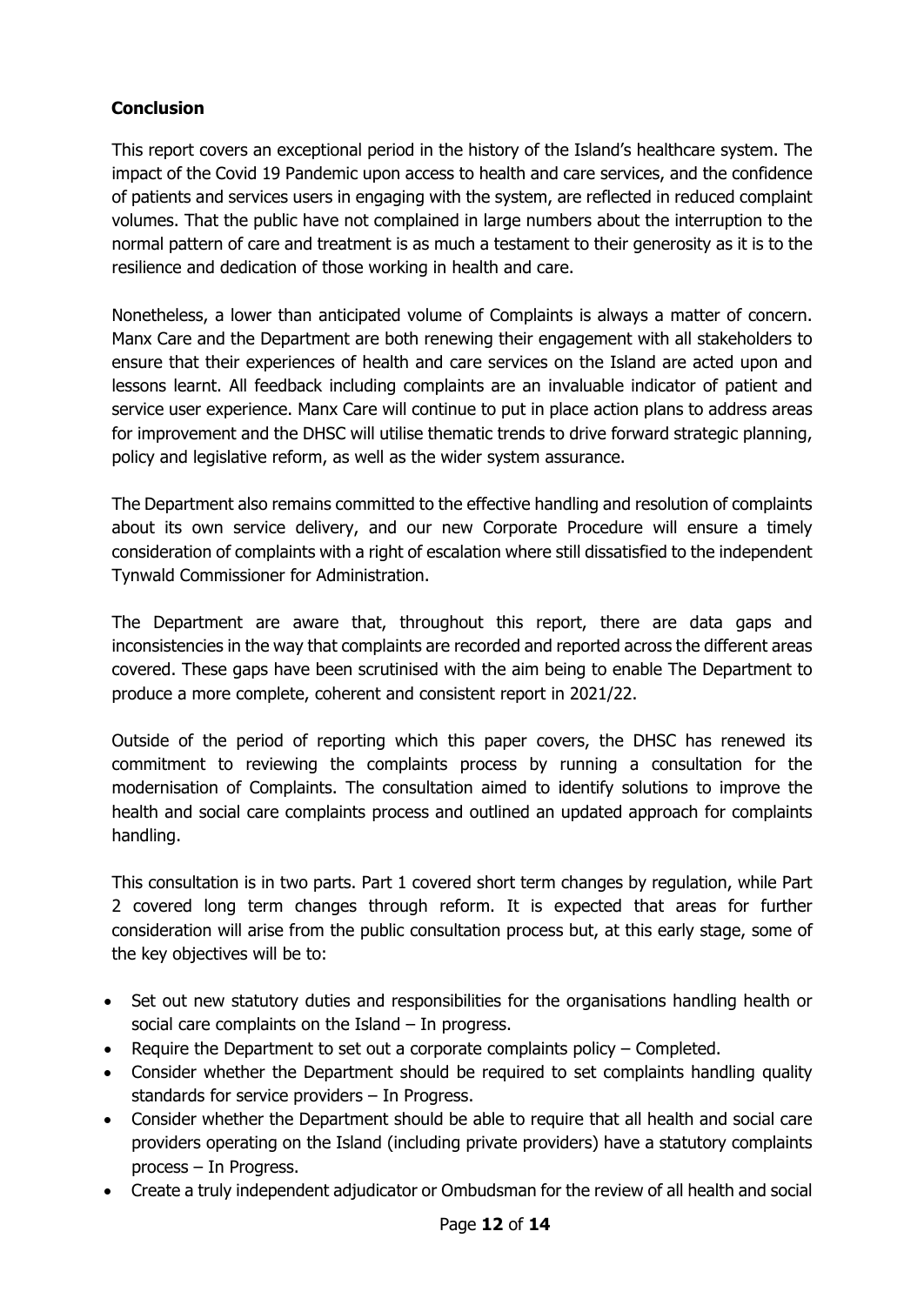care complaints – In Progress.

• Enhance the ability to access to records relevant to a complaint – In Progress.

#### **Manx Care response to the report**

Manx Care are awaiting the outcomes of the public consultation into complaints regulation, and the plan to introduce amended regulations in early 2022, if approved, which intend to simplify and streamline the complaints management process across Manx Care. Following this the complaints management policy will be updated and website amended to ensure the process mirrors the requirements of the regulations. An education piece will be rolled out to all Manx Care staff to ensure that regulatory requirements are understood and met.

The introduction of the Manx Care Advice and Liaison Service (MCALS) is proving crucial to Manx Care's commitment and plans to effectively engage with the public in a meaningful way. MCALS is currently in pilot stage but there is optimism that the service will become permanent. Manx Care is also seeking to recruit an engagement lead.

#### **Appendix**

Previous reporting period (2017-2020) Complaints Report to Tynwald can be access online at: [www.gov.im/dhsc](http://www.gov.im/dhsc) or by following this link: [https://www.gov.im/media/1371496/report-to-tynwald-on-health-and-social-care](https://www.gov.im/media/1371496/report-to-tynwald-on-health-and-social-care-)complaints-2017-2020.pdf